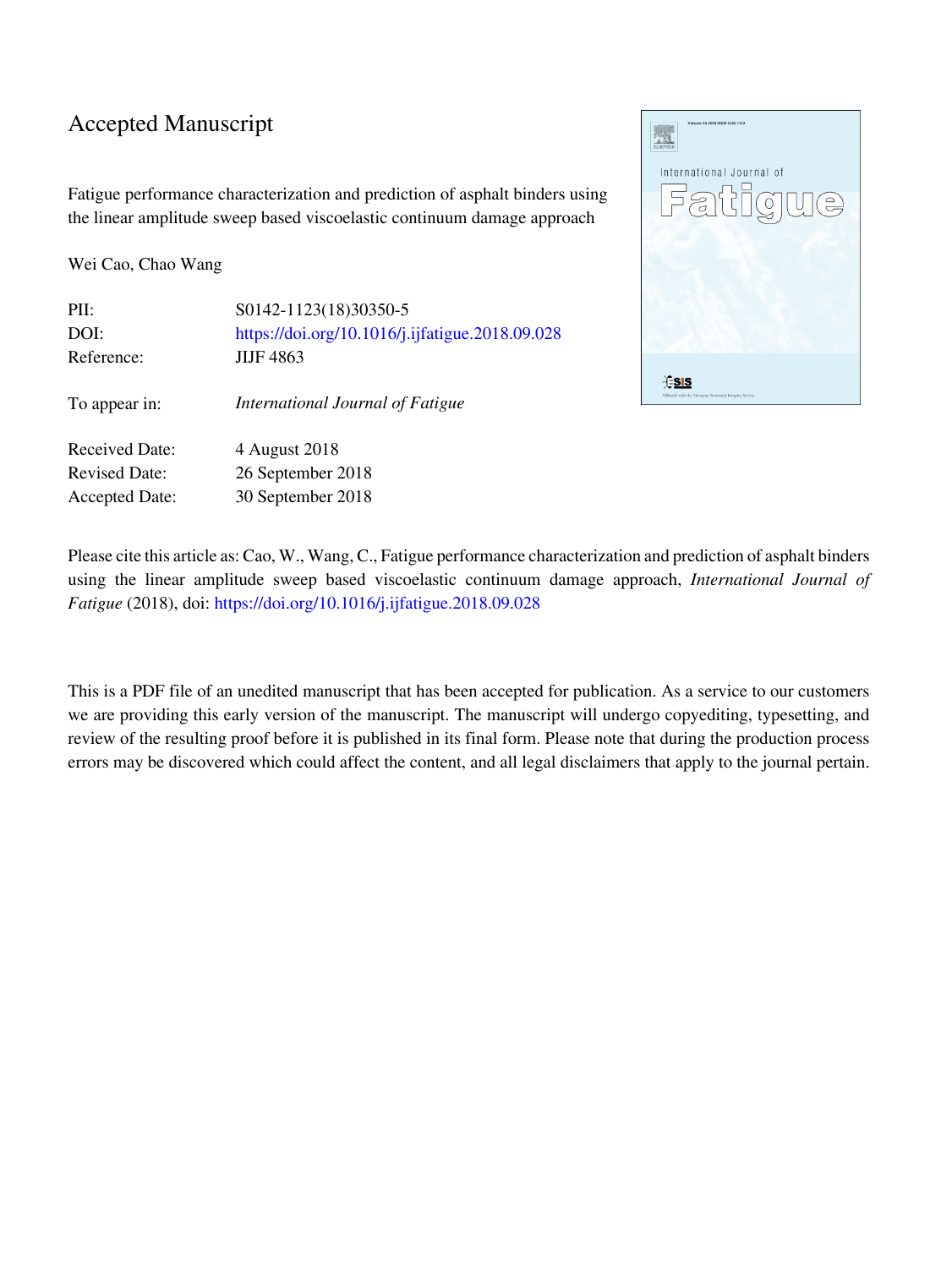## **CEPTED MANUSCRIPT**

## **Fatigue performance characterization and prediction of asphalt binders using the linear amplitude sweep based viscoelastic continuum damage approach**

Wei Cao*<sup>a</sup>* , Chao Wang*<sup>b</sup>*

*<sup>a</sup>Department of Civil and Environmental Engineering, Louisiana State University, 4101 Gourrier Avenue, Baton Rouge, LA 70808, USA. E-mail: weicao5980@gmail.com*

*<sup>b</sup>Department of Road and Railway Engineering, Beijing University of Technology, Beijing 100124, PR China. Corresponding author, e-mail: wangchao@bjut.edu.cn*

#### **Abstract**

This study assessed the fatigue performance of asphalt binders modified with crumb rubber, waste cooking oil (WCO), and Styrene-Butadiene-Styrene (SBS). The experimental program included linear amplitude sweep (LAS) and time sweep (TS) tests with different loading profiles under various test temperatures. The objective was to compare the fatigue analyses based on the recently proposed  $G<sup>R</sup>$  and  $W<sup>R</sup>_{sum}$  failure criteria within the viscoelastic continuum damage (VECD) modeling framework. Simulation algorithms were developed for the two criteria which allowed for fatigue performance evaluation. The results indicated that the damage characteristic relationship was slightly dependent on test method and strain profile, and the degree of dependence was material specific. The two failure criteria appeared to be fundamental material functions; the  $G<sup>k</sup>$ criterion was temperature dependent but was able to unify both LAS and TS tests, while the  $W_{sum}^R$  criterion unified both test methods under all temperatures. With respect to modification, an optimum WCO dosage of 3% was identified according to the  $W_{sum}^R$  criterion for the best fatigue performance. Both the SBS and crumb rubber modifications were observed to significantly improve the fatigue resistance based on the two failure criteria.

**Keywords:** fatigue performance; failure criterion; waste cooking oil; crumb rubber; linear amplitude sweep

#### **1. Introduction**

With the increasing emphasis of sustainability in pavement industry, a variety of materials have been recycled and processed to modify or as a partial replacement of the virgin asphalt, such as crumb rubber from used tires, bio-binders, and re-refined engine oil bottoms (REOB) [1-4]. While achieving significant environmental, social, and economic benefits, asphalt mixtures with such recycled materials should be carefully designed and evaluated to ensure equivalent or even better performance as compared to virgin materials. On the other hand,